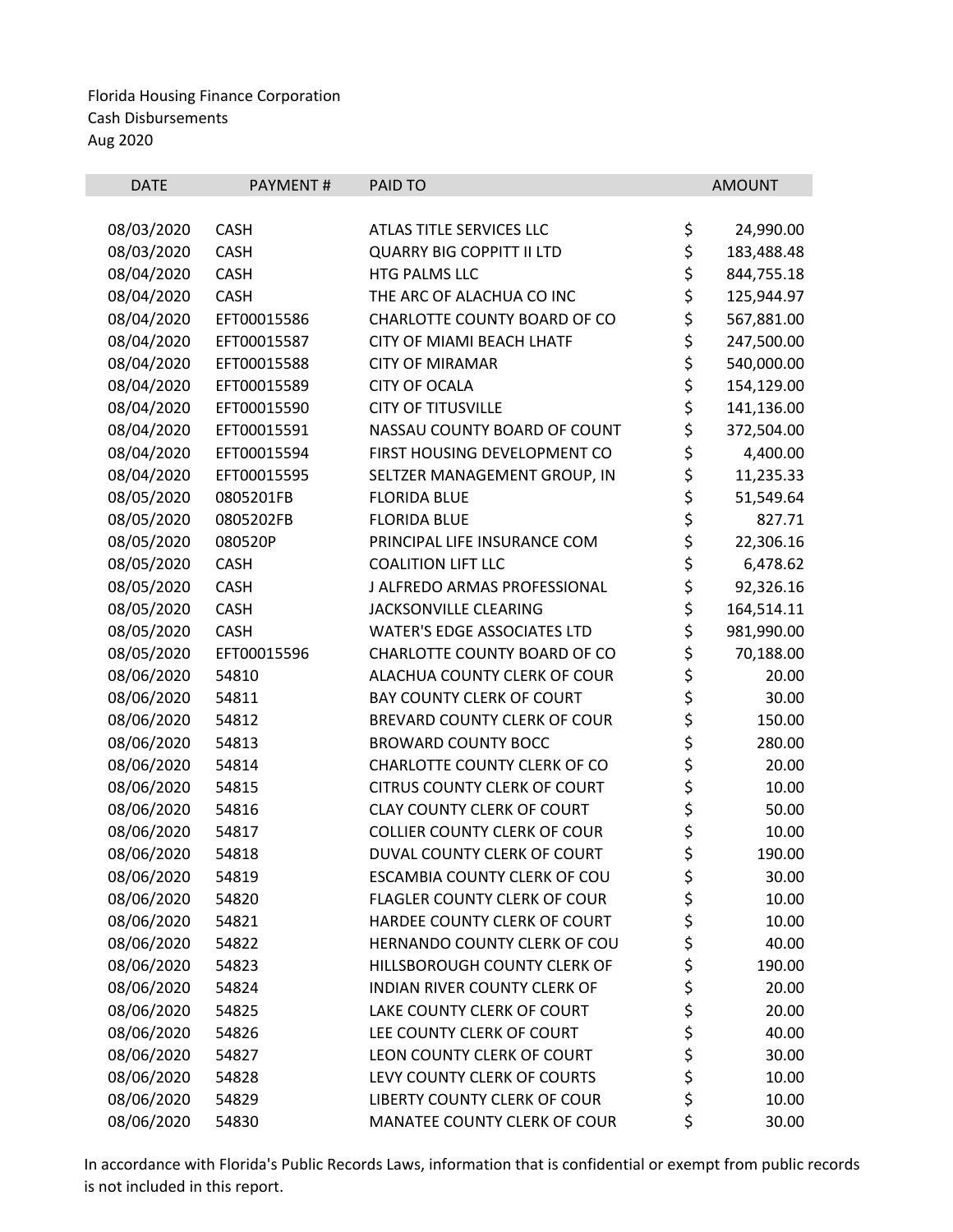| <b>DATE</b> | PAYMENT#    | PAID TO                                 | <b>AMOUNT</b>      |
|-------------|-------------|-----------------------------------------|--------------------|
|             |             |                                         |                    |
| 08/06/2020  | 54831       | <b>MARION COUNTY CLERK OF COURT</b>     | \$<br>20.00        |
| 08/06/2020  | 54832       | MIAMI-DADE COUNTY CLERK OF C            | \$<br>150.00       |
| 08/06/2020  | 54833       | OKEECHOBEE COUNTY CLERK OF C            | \$<br>10.00        |
| 08/06/2020  | 54834       | ORANGE COUNTY CLERK OF COURT            | \$<br>140.00       |
| 08/06/2020  | 54835       | OSCEOLA COUNTY CLERK OF COUR            | \$<br>40.00        |
| 08/06/2020  | 54836       | PALM BEACH COUNTY CLERK OF C            | \$<br>151.20       |
| 08/06/2020  | 54837       | PASCO COUNTY CLERK OF COURT             | \$<br>150.00       |
| 08/06/2020  | 54838       | PINELLAS COUNTY CLERK OF COU            | \$<br>160.00       |
| 08/06/2020  | 54839       | POLK COUNTY CLERK OF COURT              | \$<br>70.00        |
| 08/06/2020  | 54840       | SARASOTA COUNTY CLERK OF COU            | \$<br>20.00        |
| 08/06/2020  | 54841       | SEMINOLE COUNTY CLERK OF COU            | \$<br>30.00        |
| 08/06/2020  | 54842       | ST. JOHNS COUNTY CLERK OF CO            | \$<br>50.00        |
| 08/06/2020  | 54843       | ST. LUCIE COUNTY CLERK OF CO            | \$<br>50.00        |
| 08/06/2020  | 54844       | UNION COUNTY CLERK OF COURT             | \$<br>10.00        |
| 08/06/2020  | 54845       | <b>VOLUSIA COUNTY CLERK OF COUR</b>     | \$<br>130.00       |
| 08/06/2020  | 54846       | MIAMI-DADE COUNTY CLERK OF C            | \$<br>180.00       |
| 08/06/2020  | CASH        | MOWITZ LAW LLC                          | \$<br>24,990.00    |
| 08/07/2020  | <b>CASH</b> | <b>NELSON MULLINS RILEY &amp; SCARB</b> | \$<br>562,447.51   |
| 08/07/2020  | EFT00015597 | THE ARC OF MARTIN COUNTY INC            | \$<br>68,930.00    |
| 08/07/2020  | EFT00015598 | <b>BILL GULLIFORD JR.</b>               | \$<br>176.54       |
| 08/07/2020  | EFT00015599 | EAP CONSULTANTS, INC.                   | \$<br>375.70       |
| 08/07/2020  | EFT00015600 | HERNANDO COUNTY HOUSING AUTH            | \$<br>3,996.30     |
| 08/07/2020  | EFT00015601 | <b>LEADER MORTGAGE MASTER</b>           | \$<br>157,500.00   |
| 08/07/2020  | EFT00015602 | <b>MEDCOM BENEFIT SOLUTIONS</b>         | \$<br>279.00       |
| 08/07/2020  | EFT00015603 | <b>BRADFORD COUNTY LOCAL HOUSIN</b>     | \$<br>240,768.00   |
| 08/07/2020  | EFT00015604 | <b>CITY OF GAINESVILLE</b>              | \$<br>350,511.00   |
| 08/07/2020  | EFT00015605 | CITY OF ORLANDO LOCAL HOUSIN            | \$<br>1,532,608.00 |
| 08/07/2020  | EFT00015606 | <b>CITY OF PLANTATION</b>               | \$<br>352,500.00   |
| 08/07/2020  | EFT00015607 | <b>CITY OF POMPANO BEACH - SHIP</b>     | \$<br>435,000.00   |
| 08/07/2020  | EFT00015608 | CITY OF TAMARAC CONCENTRATIO            | \$<br>255,000.00   |
| 08/07/2020  | EFT00015609 | <b>CLAY COUNTY BOCC</b>                 | \$<br>572,502.00   |
| 08/07/2020  | EFT00015610 | <b>HERNANDO COUNTY BOCC</b>             | \$<br>638,069.00   |
| 08/07/2020  | EFT00015611 | JACKSON COUNTY BOARD OF COMM            | \$<br>240,768.00   |
| 08/07/2020  | EFT00015612 | LEE COUNTY BOCC/POOLED CASH             | \$<br>1,479,099.00 |
| 08/07/2020  | EFT00015613 | SEMINOLE COUNTY BOCC                    | \$<br>1,101,338.00 |
| 08/07/2020  | EFT00015614 | <b>WAKULLA COUNTY BOCC</b>              | \$<br>240,768.00   |
| 08/10/2020  | <b>CASH</b> | <b>GHD CONSTRUCTION SERVICES</b>        | \$<br>386,592.60   |
| 08/10/2020  | <b>CASH</b> | TOWNS OF OKEECHOBEE LLC PH 2            | \$<br>228,581.01   |
| 08/10/2020  | <b>CASH</b> | WOODLAND GROVE APTS LLC                 | \$<br>1,712,119.09 |
| 08/11/2020  | CASH        | <b>JACKSONVILLE CLEARING</b>            | \$<br>661,802.39   |
| 08/11/2020  | <b>CASH</b> | SUNRISE ARC INC                         | \$<br>81,627.61    |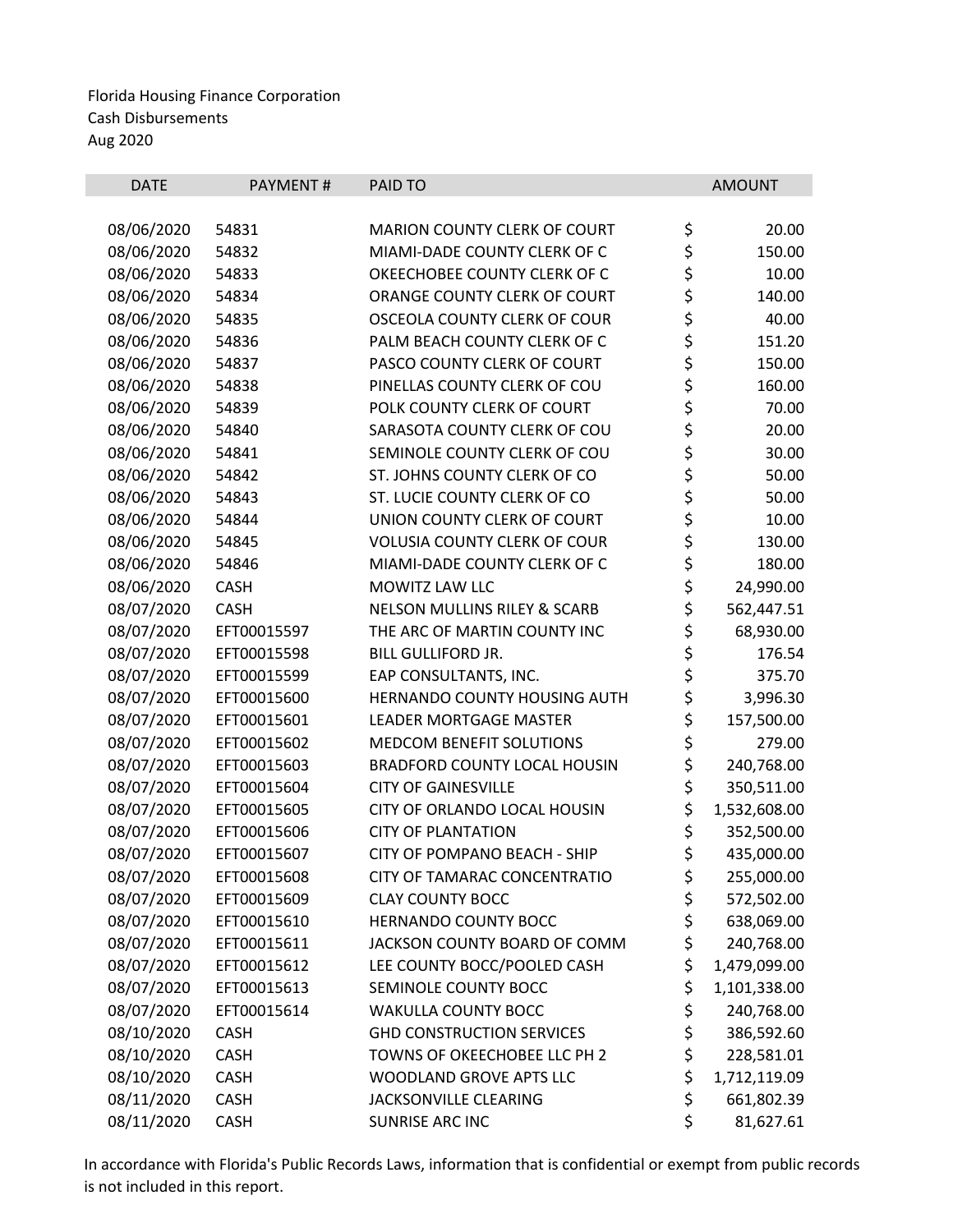| <b>DATE</b> | <b>PAYMENT#</b> | PAID TO                             |          | <b>AMOUNT</b> |
|-------------|-----------------|-------------------------------------|----------|---------------|
|             |                 |                                     |          |               |
| 08/11/2020  | EFT00015615     | BROWARD COUNTY BOCC/LHATF           | \$       | 1,837,500.00  |
| 08/11/2020  | EFT00015616     | <b>CITY OF KISSIMMEE</b>            | \$       | 503,634.00    |
| 08/11/2020  | EFT00015617     | <b>CITY OF LAKELAND</b>             | \$       | 378,654.00    |
| 08/11/2020  | EFT00015618     | DEERFIELD BEACH                     | \$<br>\$ | 307,500.00    |
| 08/11/2020  | EFT00015619     | <b>GLADES COUNTY</b>                |          | 175,000.00    |
| 08/11/2020  | EFT00015620     | HILLSBOROUGH COUNTY BOCC            | \$       | 3,128,000.00  |
| 08/11/2020  | EFT00015621     | OKALOOSA COUNTY BRD. OF COUN        | \$       | 704,037.00    |
| 08/11/2020  | EFT00015622     | POLK COUNTY BOARD OF COUNTY         | \$       | 1,890,843.00  |
| 08/11/2020  | EFT00015623     | AMERINATIONAL COMMUNITY SERV        | \$       | 2,897.40      |
| 08/11/2020  | EFT00015624     | FIRST HOUSING DEVELOPMENT CO        | \$       | 1,901.38      |
| 08/11/2020  | EFT00015625     | HABITAT FOR HUMANITY-JACKSON        | \$       | 60,000.00     |
| 08/11/2020  | EFT00015626     | HAWKINS, DELAFIELD & WOOD, L        | \$       | 2,600.00      |
| 08/11/2020  | EFT00015627     | TRANSAMERICA LIFE INSURANCE         | \$<br>\$ | 464.95        |
| 08/11/2020  | EFT00015628     | WEISS SEROTA HELFMAN COLE &         |          | 7,500.00      |
| 08/11/2020  | EFT00015629     | <b>AMERINAT FBO</b>                 | \$       | 206,625.00    |
| 08/11/2020  | EFT00015630     | <b>ATTAIN CHECKING</b>              | \$       | 36,696.39     |
| 08/11/2020  | EFT00015631     | SPINAL CORD LIVING-ASSISTANC        | \$       | 50,000.00     |
| 08/12/2020  | 54847           | <b>BAY COUNTY CLERK OF COURT</b>    | \$\$\$   | 10.00         |
| 08/12/2020  | 54848           | <b>BROWARD COUNTY BOCC</b>          |          | 20.00         |
| 08/12/2020  | 54849           | DUVAL COUNTY CLERK OF COURT         |          | 10.00         |
| 08/12/2020  | 54850           | HERNANDO COUNTY CLERK OF COU        | \$       | 10.00         |
| 08/12/2020  | 54851           | POLK COUNTY CLERK OF COURT          | \$       | 10.00         |
| 08/12/2020  | 54852           | SARASOTA COUNTY CLERK OF COU        | \$\$\$   | 20.00         |
| 08/12/2020  | 54853           | ST. JOHNS COUNTY CLERK OF CO        |          | 10.00         |
| 08/12/2020  | 54854           | <b>VOLUSIA COUNTY CLERK OF COUR</b> |          | 20.00         |
| 08/12/2020  | <b>CASH</b>     | CASA JUAREZ LLC                     | \$       | 160,118.63    |
| 08/13/2020  | 54855           | ALLEN, NORTON & BLUE, INC.          | \$       | 6,775.00      |
| 08/13/2020  | 54856           | AMERINATIONAL COMMUNITY SERV        | \$       | 4,216.00      |
| 08/13/2020  | 54857           | <b>BOWSTERN LLC</b>                 | \$       | 10,980.00     |
| 08/13/2020  | 54858           | BREVARD COUNTY CLERK OF COUR        | \$       | 10.00         |
| 08/13/2020  | 54859           | DUVAL COUNTY CLERK OF COURT         | \$       | 40.00         |
| 08/13/2020  | 54860           | MIAMI-DADE COUNTY CLERK OF C        | \$       | 20.00         |
| 08/13/2020  | 54861           | ORANGE COUNTY CLERK OF COURT        | \$       | 10.00         |
| 08/13/2020  | 54862           | <b>VOLUSIA COUNTY CLERK OF COUR</b> | \$       | 10.00         |
| 08/13/2020  | 54863           | CORPORATE ORGANIZATIONAL INN        | \$       | 3,500.00      |
| 08/13/2020  | 54864           | <b>FEDERAL EXPRESS CORP</b>         | \$<br>\$ | 446.19        |
| 08/13/2020  | 54865           | FLORIDA DEPARTMENT OF STATE         |          | 386.82        |
| 08/13/2020  | 54866           | OFFICE DEPOT                        | \$       | 196.88        |
| 08/13/2020  | 54867           | <b>ROBERT &amp; SUSAN MCGEADY</b>   | \$       | 1,753.99      |
| 08/13/2020  | 54868           | TRANSPERFECT TRANSLATIONS           | \$       | 360.00        |
| 08/13/2020  | 54869           | THOMSON REUTERS-WEST                | \$       | 1,848.20      |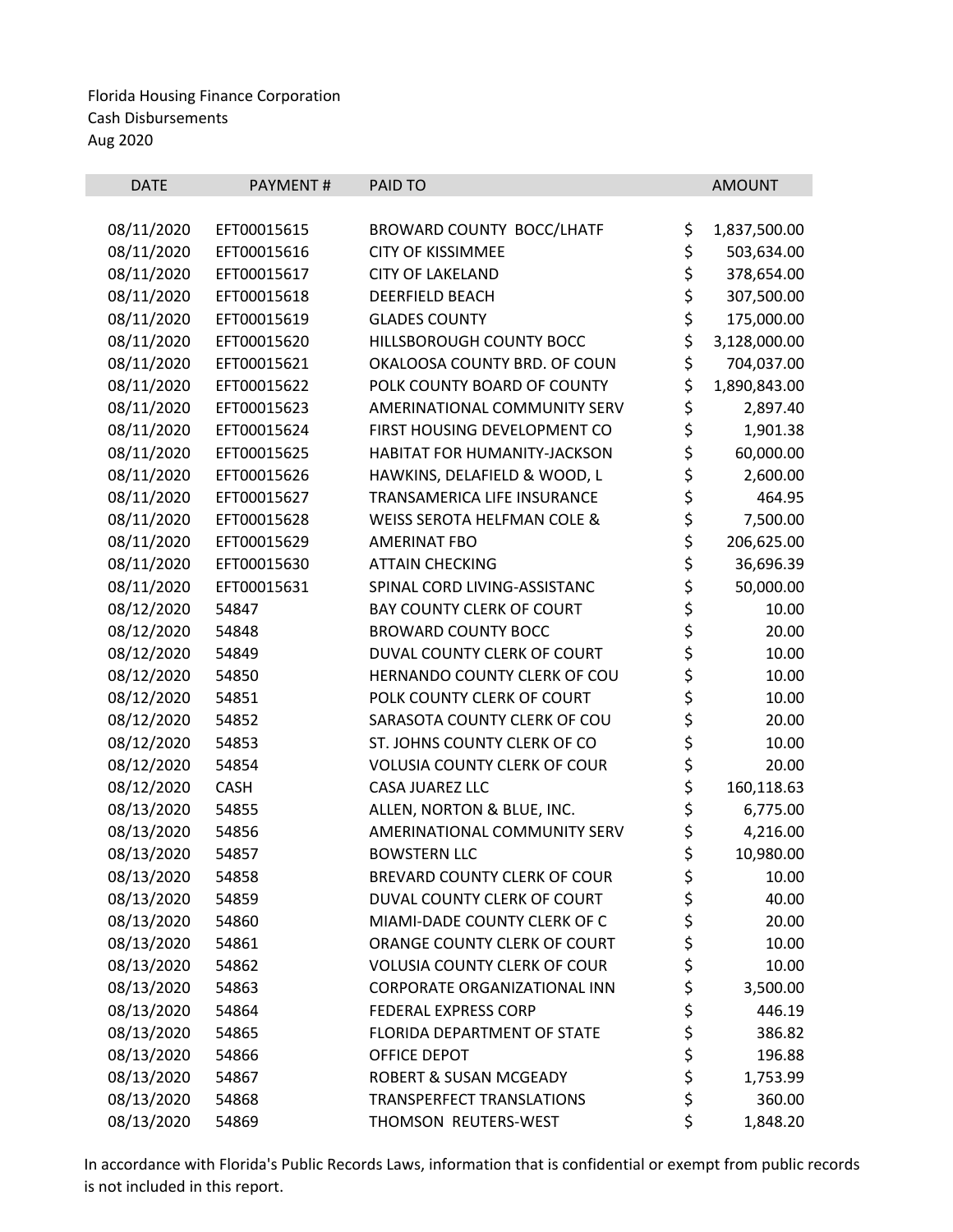| <b>DATE</b> | <b>PAYMENT#</b> | PAID TO                             | <b>AMOUNT</b>    |
|-------------|-----------------|-------------------------------------|------------------|
|             |                 |                                     |                  |
| 08/13/2020  | 54870           | NABORS, GIBLIN & NICKERSON,         | \$<br>672.45     |
| 08/13/2020  | <b>CASH</b>     | <b>BLUE CASL II LLC</b>             | \$<br>196,976.86 |
| 08/13/2020  | <b>CASH</b>     | ROYAL PALM PLACE                    | \$<br>941,208.12 |
| 08/14/2020  | CASH            | BLUE BROADWAY 2, LLC                | \$<br>252,885.48 |
| 08/14/2020  | CASH            | HTG VALENCIA LLC                    | \$<br>45,934.52  |
| 08/14/2020  | <b>CASH</b>     | TOWNS OF OKEECHOBEE LLC PH 2        | \$<br>96,489.72  |
| 08/14/2020  | EFT00015632     | <b>BAY COUNTY</b>                   | \$<br>512,530.00 |
| 08/14/2020  | EFT00015633     | BREVARD COUNTY BOCC HOUSING         | \$<br>975,605.00 |
| 08/14/2020  | EFT00015634     | <b>CITY OF DAYTONA BEACH</b>        | \$<br>220,837.00 |
| 08/14/2020  | EFT00015635     | <b>CITY OF FORT. MYERS</b>          | \$<br>283,081.00 |
| 08/14/2020  | EFT00015636     | CITY OF PALM BAY CONCENTRATI        | \$<br>342,255.00 |
| 08/14/2020  | EFT00015637     | <b>CITY OF PEMBROKE PINES</b>       | \$<br>660,000.00 |
| 08/14/2020  | EFT00015638     | DIXIE CTY BOARD OF CC               | \$<br>175,000.00 |
| 08/14/2020  | EFT00015639     | ESCAMBIA BOARD OF COUNTY COM        | \$<br>903,834.00 |
| 08/14/2020  | EFT00015640     | FRANKLIN COUNTY LOCAL HOUSIN        | \$<br>175,000.00 |
| 08/14/2020  | EFT00015641     | <b>GILCHRIST COUNTY OF BOCC</b>     | \$<br>175,000.00 |
| 08/14/2020  | EFT00015642     | JEFFERSON COUNTY BOCC               | \$<br>175,000.00 |
| 08/14/2020  | EFT00015643     | LAFAYETTE COUNTY BOARD OF CO        | \$<br>175,000.00 |
| 08/14/2020  | EFT00015644     | LIBERTY COUNTY LOCAL HOUSING        | \$<br>175,000.00 |
| 08/14/2020  | EFT00015645     | SUWANNEE COUNTY BOCC                | \$<br>240,768.00 |
| 08/14/2020  | EFT00015646     | <b>TOWN OF DAVIE</b>                | \$<br>405,000.00 |
| 08/14/2020  | EFT00015647     | UNION COUNTY BOARD OF COUNTY        | \$<br>175,000.00 |
| 08/14/2020  | EFT00015648     | <b>CITRUS COUNTY ASSOCIATION FO</b> | \$<br>132,412.05 |
| 08/14/2020  | EFT00015649     | <b>LEADER MORTGAGE MASTER</b>       | \$<br>185,990.00 |
| 08/14/2020  | EFT00015650     | <b>NANCY MULLER</b>                 | \$<br>124.16     |
| 08/14/2020  | EFT00015651     | <b>SAVING MERCY CORP</b>            | \$<br>3,134.00   |
| 08/17/2020  | 817201          | AFLAC, INC.                         | \$<br>5,284.70   |
| 08/17/2020  | <b>CASH</b>     | U.S. BANK TRUST, N.A.               | \$<br>290,221.77 |
| 08/18/2020  | 54871           | CHARLOTTE COUNTY CLERK OF CO        | \$<br>10.00      |
| 08/18/2020  | 54872           | DUVAL COUNTY CLERK OF COURT         | \$<br>20.00      |
| 08/18/2020  | 54873           | HILLSBOROUGH COUNTY CLERK OF        | \$<br>30.00      |
| 08/18/2020  | 54874           | MIAMI-DADE COUNTY CLERK OF C        | \$<br>10.00      |
| 08/18/2020  | 54875           | ORANGE COUNTY CLERK OF COURT        | \$<br>10.00      |
| 08/18/2020  | 54876           | OSCEOLA COUNTY CLERK OF COUR        | \$<br>10.00      |
| 08/18/2020  | 54877           | <b>VOLUSIA COUNTY CLERK OF COUR</b> | \$<br>10.00      |
| 08/18/2020  | <b>CASH</b>     | TALLAHASSEE TITLE GROUP LLC         | \$<br>32,603.00  |
| 08/18/2020  | EFT00015652     | <b>CITY OF BRADENTON</b>            | \$<br>171,931.00 |
| 08/18/2020  | EFT00015653     | <b>CITY OF CAPE CORAL</b>           | \$<br>596,829.00 |
| 08/18/2020  | EFT00015654     | CITY OF COCOA, MASTER CONCEN        | \$<br>58,219.00  |
| 08/18/2020  | EFT00015655     | <b>CITY OF DELRAY BEACH</b>         | \$<br>224,573.00 |
| 08/18/2020  | EFT00015656     | FLAGLER CO BOARD OF COUNTY C        | \$<br>95,205.00  |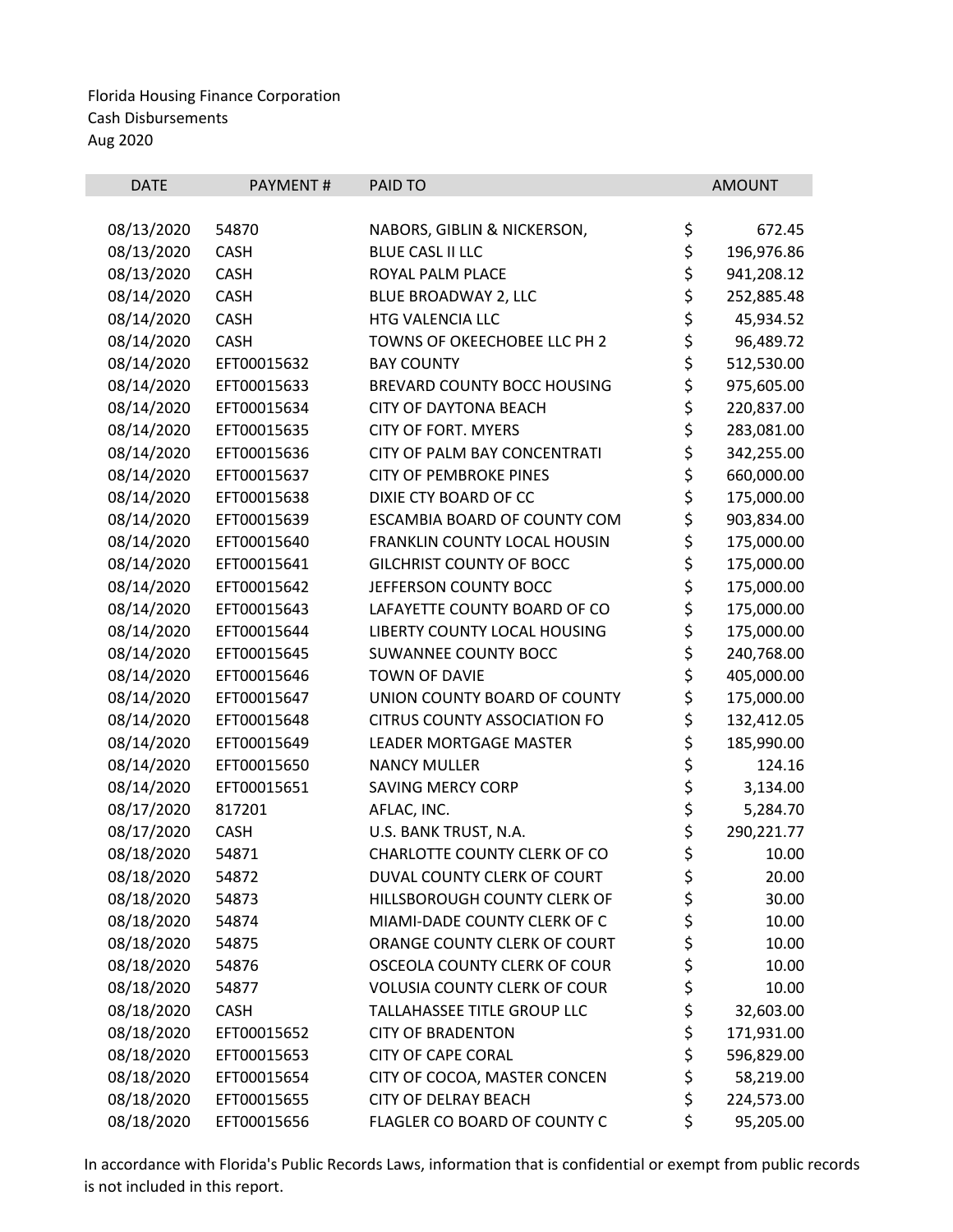| <b>DATE</b> | PAYMENT#    | PAID TO                             | <b>AMOUNT</b>      |
|-------------|-------------|-------------------------------------|--------------------|
|             |             |                                     |                    |
| 08/18/2020  | EFT00015657 | <b>MANATEE COUNTY BOCC</b>          | \$<br>997,668.00   |
| 08/18/2020  | EFT00015658 | ORANGE COUNTY BOCC                  | \$<br>5,730,935.00 |
| 08/18/2020  | EFT00015659 | <b>ATTAIN CHECKING</b>              | \$<br>31,832.75    |
| 08/18/2020  | EFT00015660 | FLORIDA HOME PARTNERSHIP OPE        | \$<br>252,078.00   |
| 08/18/2020  | EFT00015661 | <b>GREATER LAKE CITY COMMUNITY</b>  | \$<br>480.00       |
| 08/18/2020  | EFT00015662 | <b>BANK OF AMERICA</b>              | \$<br>231,374.93   |
| 08/19/2020  | <b>CASH</b> | SP DOWNS LLC                        | \$<br>338,952.46   |
| 08/19/2020  | <b>CASH</b> | SP LAKE LLC                         | \$<br>25,282.41    |
| 08/19/2020  | <b>CASH</b> | <b>VOLUNTEERS OF AMERICA FL OP</b>  | \$<br>78,000.00    |
| 08/19/2020  | <b>CASH</b> | <b>VOLUNTEERS OF AMERICA FL OP</b>  | \$<br>197,720.02   |
| 08/20/2020  | 54878       | ALLEN, NORTON & BLUE, INC.          | \$<br>268.60       |
| 08/20/2020  | 54879       | ARMOUR SETTLEMENT SERVICES L        | \$<br>250.00       |
| 08/20/2020  | 54880       | <b>BREVARD COUNTY CLERK OF COUR</b> | \$<br>10.00        |
| 08/20/2020  | 54881       | ORANGE COUNTY CLERK OF COURT        | \$<br>10.00        |
| 08/20/2020  | 54882       | OSCEOLA COUNTY CLERK OF COUR        | \$<br>10.00        |
| 08/20/2020  | 54883       | SEMINOLE COUNTY CLERK OF COU        | \$<br>10.00        |
| 08/20/2020  | 54884       | ST. JOHNS COUNTY CLERK OF CO        | \$<br>10.00        |
| 08/20/2020  | 54885       | FEDERAL EXPRESS CORP                | \$<br>351.01       |
| 08/20/2020  | 54886       | FLORIDA DEPARTMENT OF STATE         | \$<br>296.52       |
| 08/20/2020  | 54887       | OFFICE DEPOT                        | \$<br>414.26       |
| 08/20/2020  | 54888       | PHIPPS REPORTING                    | \$<br>385.47       |
| 08/20/2020  | 54889       | SELTZER MANAGEMENT GROUP, IN        | \$<br>3,700.00     |
| 08/20/2020  | <b>CASH</b> | SUNCREST COURT REDEVELOPMENT        | \$<br>355,438.77   |
| 08/21/2020  | <b>CASH</b> | <b>EQUALITY PARK, LLLP</b>          | \$<br>27,200.43    |
| 08/21/2020  | CASH        | MARTY'S PLACE ASSOCIATES LTD        | \$<br>176,524.83   |
| 08/21/2020  | <b>CASH</b> | <b>QUARRY BIG COPPITT II LTD</b>    | \$<br>186,516.64   |
| 08/21/2020  | <b>CASH</b> | <b>QUARRY BIG COPPITT LTD</b>       | \$<br>137,651.29   |
| 08/21/2020  | EFT00015663 | <b>BAKER COUNTY LOCAL HOUSING</b>   | \$<br>240,768.00   |
| 08/21/2020  | EFT00015664 | <b>CITRUS COUNTY BOCC</b>           | \$<br>440,765.00   |
| 08/21/2020  | EFT00015665 | <b>CITY OF BOYNTON BEACH</b>        | \$<br>263,630.00   |
| 08/21/2020  | EFT00015666 | <b>CITY OF CLEARWATER</b>           | \$<br>375,576.00   |
| 08/21/2020  | EFT00015667 | <b>CITY OF DELTONA</b>              | \$<br>300,338.00   |
| 08/21/2020  | EFT00015668 | <b>COLUMBIA COUNTY BOCC</b>         | \$<br>306,536.00   |
| 08/21/2020  | EFT00015669 | <b>COUNTY OF VOLUSIA</b>            | \$<br>1,245,522.00 |
| 08/21/2020  | EFT00015670 | HOLMES COUNTY BOARD OF COMMI        | \$<br>175,000.00   |
| 08/21/2020  | EFT00015671 | MADISON COUNTY BOCC - SHIP P        | \$<br>175,000.00   |
| 08/21/2020  | EFT00015672 | <b>MARION COUNTY BOCC</b>           | \$<br>747,212.00   |
| 08/21/2020  | EFT00015673 | WASHINGTON COUNTY CLERK OF C        | \$<br>240,768.00   |
| 08/21/2020  | EFT00015674 | <b>BOND LOGISTIX, LLC</b>           | \$<br>4,200.00     |
| 08/21/2020  | EFT00015675 | CAPITAL HEALTH PLAN, INC.           | \$<br>150,511.79   |
| 08/21/2020  | EFT00015676 | LEADER MORTGAGE MASTER              | \$<br>187,500.00   |
|             |             |                                     |                    |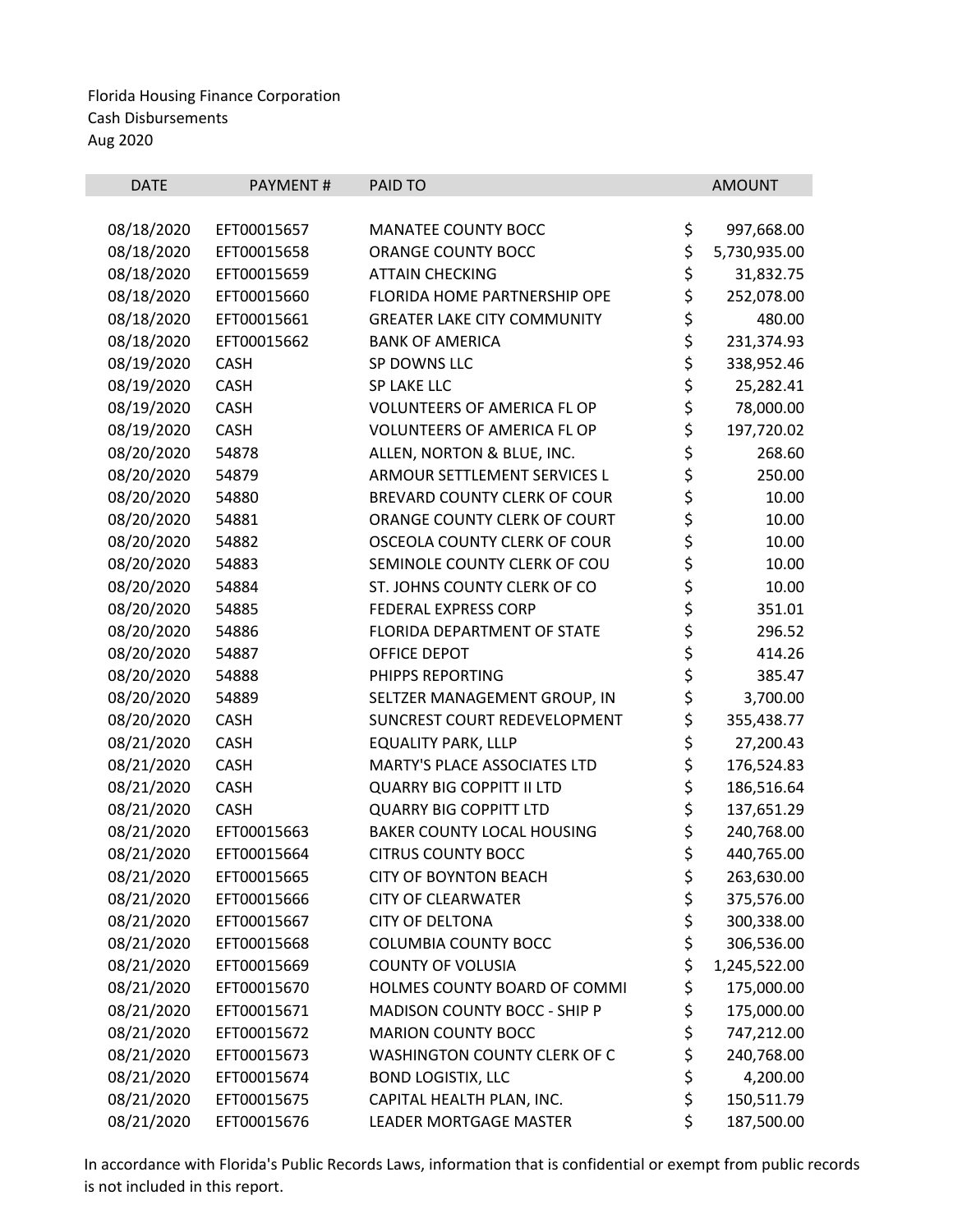| <b>DATE</b> | PAYMENT#    | PAID TO                             | <b>AMOUNT</b>    |
|-------------|-------------|-------------------------------------|------------------|
| 08/21/2020  | EFT00015677 | MEDCOM BENEFIT SOLUTIONS            | \$<br>80.60      |
| 08/21/2020  | EFT00015678 | MILTON HOUSING AUTHORITY            | \$<br>5,635.30   |
| 08/21/2020  | S0821201    | SIMPLEFILE LC                       | \$<br>39.50      |
| 08/24/2020  | <b>CASH</b> | <b>BDG PROVIDENCE RESERVE SENIO</b> | \$<br>89,331.43  |
| 08/24/2020  | <b>CASH</b> | <b>BRISAS DEL RIO APTS LLC</b>      | \$<br>308,041.80 |
| 08/24/2020  | <b>CASH</b> | <b>JACKSONVILLE CLEARING</b>        | \$<br>827,153.07 |
| 08/25/2020  | 54890       | FLORIDA HOUSING COALITION, I        | \$<br>31,862.50  |
| 08/25/2020  | CASH        | <b>CAMPUS TOWER APTS LLLP</b>       | \$<br>41,441.98  |
| 08/25/2020  | <b>CASH</b> | NORTHSIDE COMMONS RESIDENTIA        | \$<br>237,745.36 |
| 08/25/2020  | EFT00015679 | <b>CITY OF CORAL SPRINGS</b>        | \$<br>502,500.00 |
| 08/25/2020  | EFT00015680 | CITY OF FT. LAUDERDALE LHATF        | \$<br>727,500.00 |
| 08/25/2020  | EFT00015681 | <b>CITY OF SARASOTA</b>             | \$<br>772,298.00 |
| 08/25/2020  | EFT00015682 | <b>CITY OF TALLAHASSEE</b>          | \$<br>508,071.00 |
| 08/25/2020  | EFT00015683 | <b>INDIAN RIVER BOCC</b>            | \$<br>572,301.00 |
| 08/25/2020  | EFT00015684 | MARTIN COUNTY BOARD OF COUNT        | \$<br>572,301.00 |
| 08/25/2020  | EFT00015685 | <b>CITY OF TAMPA</b>                | \$<br>119,030.00 |
| 08/25/2020  | EFT00015686 | <b>CITY OF TAMPA</b>                | \$<br>198,030.00 |
| 08/25/2020  | EFT00015687 | <b>CITY OF TAMPA</b>                | \$<br>150,535.00 |
| 08/25/2020  | EFT00015688 | <b>CITY OF TAMPA</b>                | \$<br>183,987.00 |
| 08/25/2020  | EFT00015689 | FLAGLER CO BOARD OF COUNTY C        | \$<br>345,560.00 |
| 08/25/2020  | EFT00015690 | STATE OF FLORIDA, DEPT OF FI        | \$<br>1,928.81   |
| 08/25/2020  | S0825201    | SIMPLEFILE LC                       | \$<br>259.50     |
| 08/25/2020  | S0825202    | SIMPLEFILE LC                       | \$<br>259.50     |
| 08/26/2020  | 54891       | <b>BROWARD COUNTY BOCC</b>          | \$<br>10.00      |
| 08/26/2020  | 54892       | DUVAL COUNTY CLERK OF COURT         | \$<br>20.00      |
| 08/26/2020  | 54893       | HILLSBOROUGH COUNTY CLERK OF        | \$<br>10.00      |
| 08/26/2020  | 54894       | PASCO COUNTY CLERK OF COURT         | \$<br>20.00      |
| 08/26/2020  | 54895       | SANTA ROSA COUNTY CLERK OF C        | \$<br>10.00      |
| 08/26/2020  | 54896       | ST. LUCIE COUNTY CLERK OF CO        | \$<br>10.00      |
| 08/26/2020  | 54897       | <b>VOLUSIA COUNTY CLERK OF COUR</b> | \$<br>10.00      |
| 08/26/2020  | <b>CASH</b> | <b>GRACEPOINT HEIGHTS, LLC</b>      | \$<br>182,626.01 |
| 08/26/2020  | CASH        | LIBERTY SQUARE PHASE 3 LLC          | \$<br>46,300.74  |
| 08/26/2020  | <b>CASH</b> | ROSEMARY VILLAGE APTS LLLP          | \$<br>145,610.06 |
| 08/26/2020  | S0826201    | SIMPLEFILE LC                       | \$<br>21.50      |
| 08/26/2020  | S0826202    | SIMPLEFILE LC                       | \$<br>38.50      |
| 08/26/2020  | S0826203    | SIMPLEFILE LC                       | \$<br>21.50      |
| 08/27/2020  | 54898       | RETAIL FIRST INSURANCE COMPA        | \$<br>6,957.27   |
| 08/27/2020  | <b>CASH</b> | <b>CLARK PARTINGTON HART TRUST</b>  | \$<br>34,990.00  |
| 08/27/2020  | <b>CASH</b> | <b>QUARRY BIG COPPITT II LTD</b>    | \$<br>422,274.77 |
| 08/27/2020  | <b>CASH</b> | SEAPLANE TITLE LLC                  | \$<br>506,067.39 |
| 08/28/2020  | CASH        | ABILITY HOUSING INC                 | \$<br>549,491.30 |